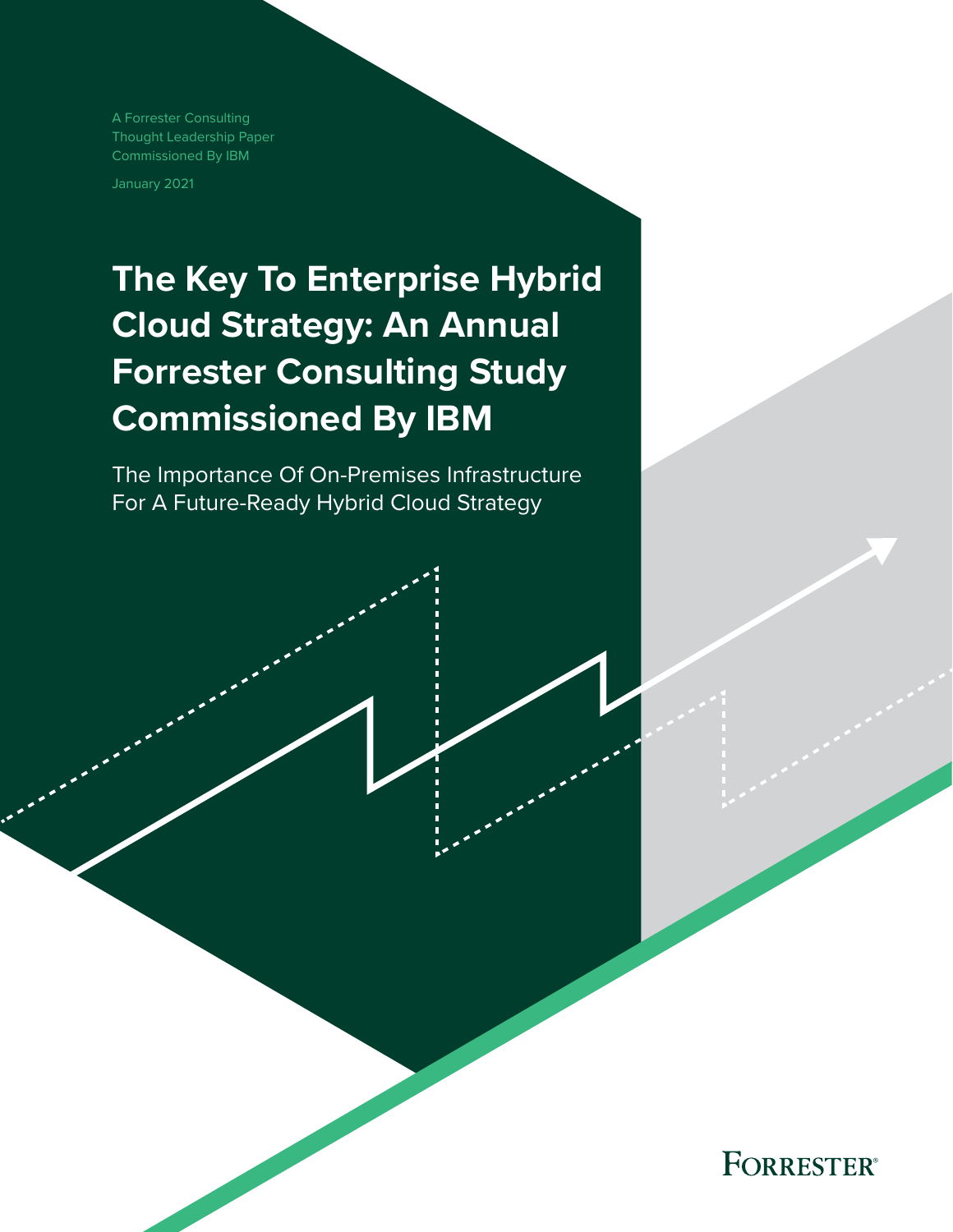## **Table Of Contents**

- [Executive Summary](#page-2-0) **3**
- [On-Premises Infrastructure](#page-3-0)  **4** [Continues To Be Key For Enterprise](#page-3-0)  [Strategy](#page-3-0)
- [Lack Of Reinvestment Leaves](#page-6-0)  **7** [Organizations Vulnerable, Post-](#page-6-0)[Pandemic](#page-6-0)
- [A Hybrid Cloud Strategy For Today](#page-8-0)  **9** [And Tomorrow: With Open Source](#page-8-0)  [Powering Flexibility While Enhancing](#page-8-0)  [Security And Resiliency](#page-8-0)
- 11 [Key Recommendations](#page-10-0)
- 12 [Appendix](#page-11-0)

**Project Director:**  Cynthia Hicks, Market Impact Consultant

**Contributing Research:**  Forrester's Infrastructure & Operations research group

#### ABOUT FORRESTER CONSULTING

Forrester Consulting provides independent and objective research-based consulting to help leaders succeed in their organizations. Ranging in scope from a short strategy session to custom projects, Forrester's Consulting services connect you directly with research analysts who apply expert insight to your specific business challenges. For more information, visit [forrester.com/consulting.](https://go.forrester.com/consulting/)

© 2021, Forrester Research, Inc. All rights reserved. Unauthorized reproduction is strictly prohibited. Information is based on best available resources. Opinions reflect judgment at the time and are subject to change. Forrester®, Technographics®, Forrester Wave, RoleView, TechRadar, and Total Economic Impact are trademarks of Forrester Research, Inc. All other trademarks are the property of their respective companies. For additional information, go to [forrester.com.](https://www.forrester.com/home/) [E-49683]

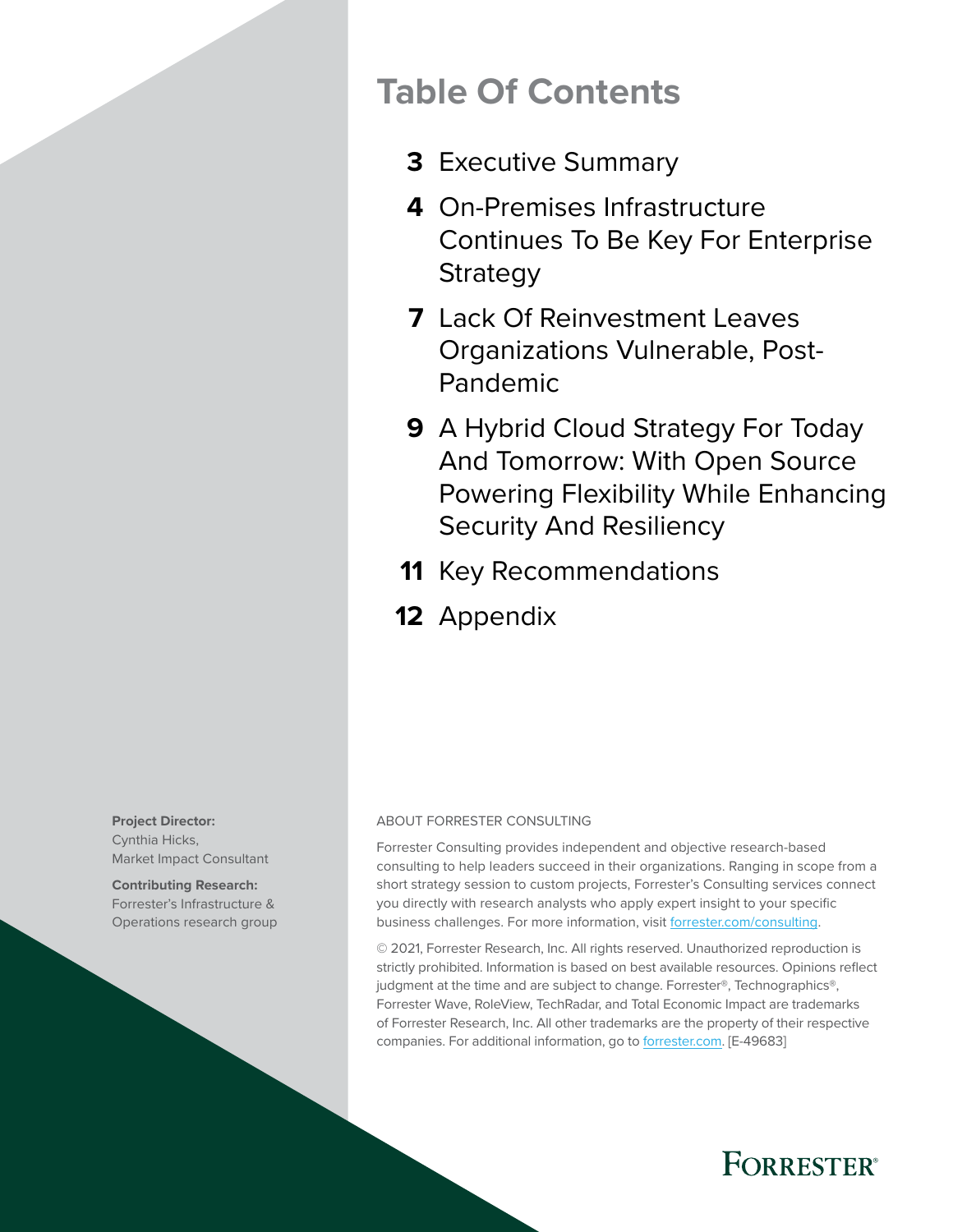# <span id="page-2-0"></span>**Executive Summary**

On-premises infrastructure is a critical part to any holistic hybrid cloud strategy. It continues to be the home of sensitive, custom applications and data that are integral to the security and health of organizations, even as IT teams increasingly embrace cloud environments. Given the impacts of the global COVID-19 pandemic, firms now face two monumental tasks: 1) quickly adapt to this change in the market and 2) continue the pace of their delivery to offset any potential market or revenue loss. Amid uncertainty and changing business needs, organizations that are able to best leverage a future-ready hybrid cloud infrastructure strategy will be better positioned to capitalize on their agility and resiliency.

In October 2020, IBM commissioned Forrester Consulting to refresh research done in 2019 that evaluates how organizations develop and implement their IT infrastructure strategies — for both cloud and onpremises deployments. For the 2020 research, Forrester conducted an online survey with 384 respondents with enterprise IT decision-makers across industries to explore this topic. In this annual study, we found that organizations are investing in a hybrid cloud strategy. This strategy is defined by a mix of infrastructure platforms, including public cloud, hosted private cloud, internal private cloud, and traditional on-premises deployments, that meet organizations' growing and shifting customer needs. Organizations find on-premises infrastructure foundational to their hybrid cloud strategy as they enter the 2020s.

#### **KEY FINDINGS**

- › **On-premises infrastructure continues to be key for enterprise strategy.** Our study found that on-premises infrastructure isn't going anywhere as organizations are making strategic decisions about the types of IT infrastructure which are best suited for their ever-changing demands. Firms are planning to increase investments toward on-premises infrastructure, and 85% of IT decision-makers (ITDMs) in our survey agree that on-premises infrastructure is critical to their hybrid cloud strategies.
- › **The push to public cloud has not stopped investments in on-premises infrastructure.** Our study found that organizations are mixing and matching infrastructure platforms (for automation, operations, etc.) to suit their specific needs. The majority of IT decision-makers plan to increase funding toward both public cloud and on-premises infrastructure in the next 24 months.
- › **Lack of infrastructure reinvestment leaves organizations vulnerable postpandemic.** Though investment in infrastructure is on the rise, budget and resource constraints have made it so that many organizations are forced to hit pause on needed refreshes. These delays in infrastructure come at a cost: Security vulnerabilities, higher costs to business, and restrictions with compatibility and integration are top repercussions for ITDMs.
- **Firms seek a hybrid cloud strategy for today and tomorrow.** In a postpandemic world, unlocking the benefits of a flexible, yet secure hybrid cloud environment empowers organizations to meet and exceed both present and future needs. In uncertain times with rising demands and workloads, IT organizations require flexible, open IT, while maintaining secure delivery and high performance. A hybrid cloud strategy can offer firms better control of their sensitive data and where it resides during uncertain times.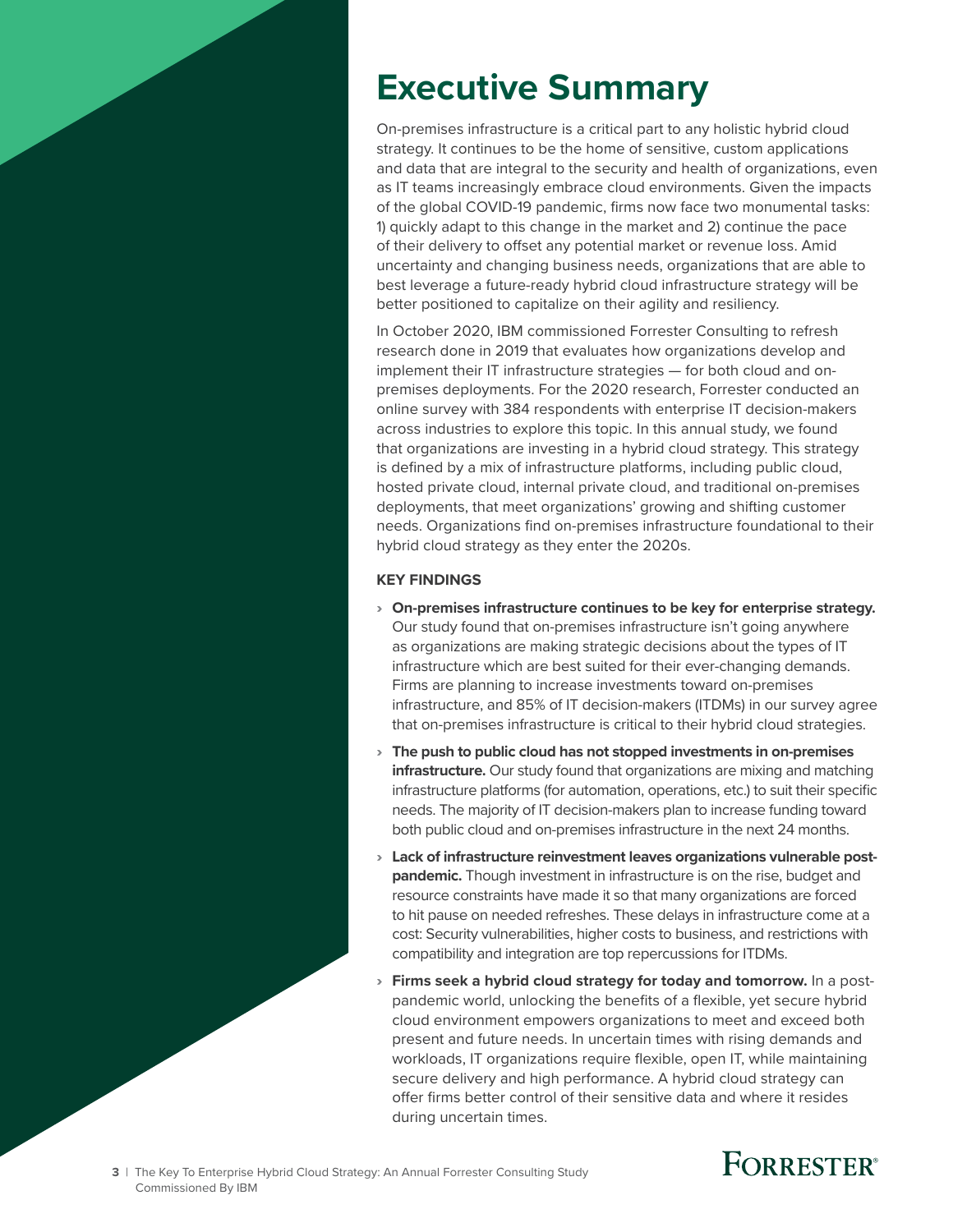## <span id="page-3-0"></span>On-Premises Infrastructure Continues To Be Key For Enterprise Strategy

Technology needs are changing and it's no surprise. In response to the global pandemic, there has been a verifiable charge toward all things digital and virtual.<sup>1</sup> Forward-thinking IT organizations must not only respond to these shifts in technology needs, but they also must do so while proactively keeping their systems secure and resilient. Our study found that though the public cloud footprint continues to steadily grow, this increased attention toward moving to the cloud only tells part of the story. In a post-pandemic world, where organizations are faced with increasing workload demands and security concerns, we still find that onpremises usage and spending continue to grow. In 2020, when surveying 384 ITDMs, we found that organizations are simultaneously:

› **Increasing infrastructure investment to support faster delivery.** Nearly nine in 10 ITDMs (89%) will accelerate digital investments in their organization. In addition, 88% will be innovating rapidly and aggressively to come out on top, and 82% have more of a need for 24x7 availability as an implication of the pandemic on their industry. When looking at their top priorities, the ability to deliver IT projects more quickly was ranked first (60%) and rose two positions yearover-year, followed by providing for growing demands on existing IT infrastructure (54%) (see Figure 1). We found that while IT organizations do not plan to hold back on investment, they are also committed to taking advantage of their existing investment to meet priorities.

#### **Figure 1**

**"What are your organization's top IT priorities over the next 12 months?"** (Showing top five priorities, ranked 1 to 5 by respondents)

| Priority                                                        |   | 2020 rank 2019 rank* |
|-----------------------------------------------------------------|---|----------------------|
| $\Delta$ 2 Deliver IT projects more quickly (60%)               |   |                      |
| Provide for growing demands on existing IT infrastructure (54%) |   |                      |
| Align IT performance metrics to business outcomes (47%)         | 3 |                      |
| Better manage external partners and suppliers (42%)             | 4 | 4                    |
| Drive continuous improvements in business operations (38%)      | 5 | 5                    |

Base: 384 global decision-makers for IT infrastructure environments

Source: A commissioned study conducted by Forrester Consulting on behalf of IBM, November 2020 \*Base: 350 global decision-makers for IT infrastructure environments

Source: A commissioned study conducted by Forrester Consulting on behalf of IBM, September 2019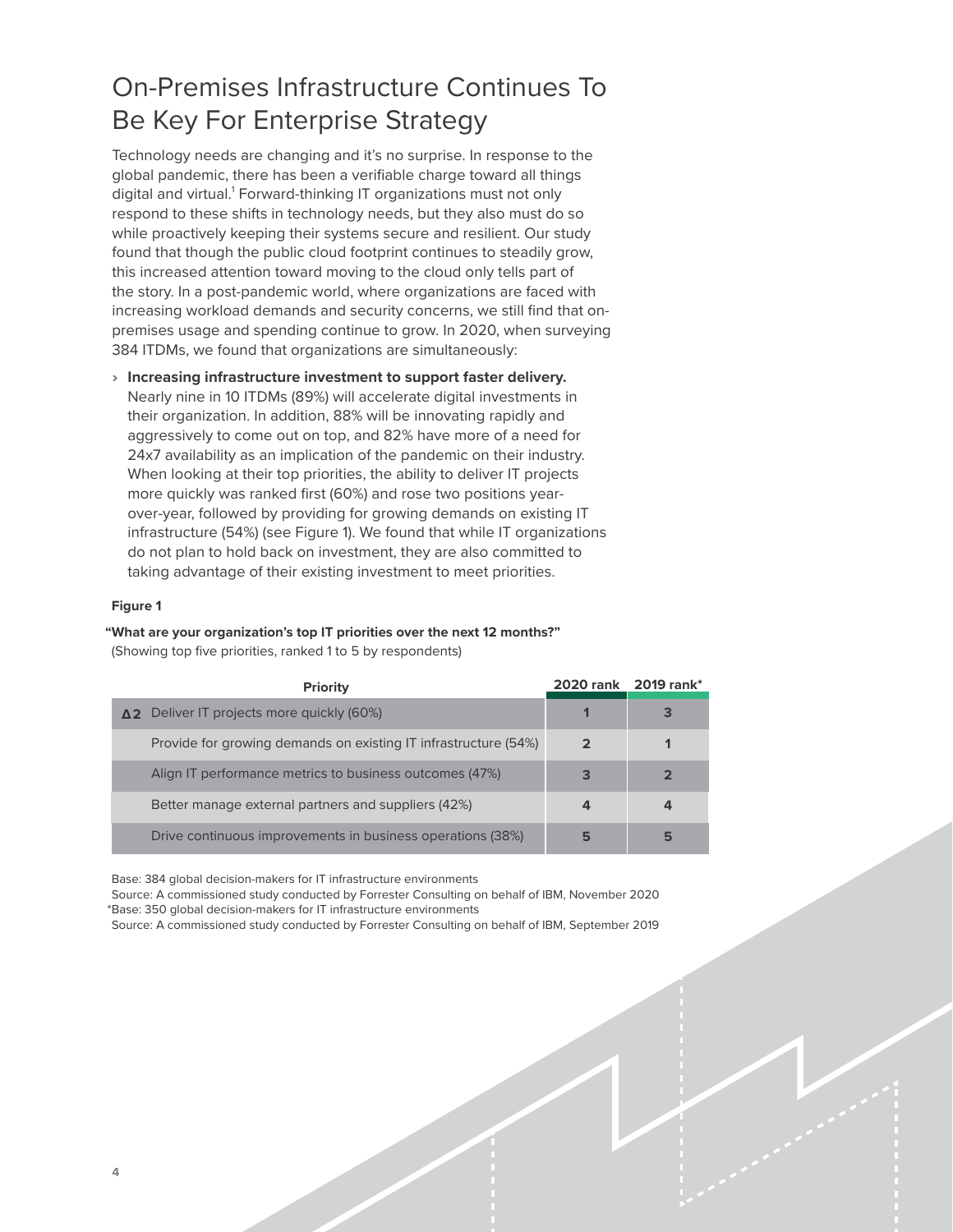- › **Growing their cloud footprint steadily.** Sixty-three percent of respondents either have already implemented or they plan to expand their use of public cloud, on par with last year (62%) (see Figure 2). Not only are organizations' cloud footprints growing steadily, but so are their cloud investments. We see that investments in public cloud are steady: 79% plan to increase cloud infrastructure investments in the next two years, which is on par with our data from 2019 (82%).
- › **Meeting growing demand with existing infrastructure.** Perhaps due to pandemic impacts (such as competing priorities, shrinking budgets, and resource constraints), many firms feel pressured to continue using their existing infrastructure without any updates or upgrades. In fact, we found that 70% have delayed infrastructure refreshes at least a few times in the last five years or more (61% in 2019) (see Figure 3). While most firms have delayed refreshes, many are still opting to increase their infrastructure investments — including investments in existing infrastructure. In fact, over half of firms (54%) plan to expand or upgrade existing infrastructure in the next 12 months. While organizations are focused on taking advantage of their existing stacks to meet growing demand, doing so while delaying refreshes comes with costly consequences (see the section 'Lack Of Reinvestment Leaves Organizations Vulnerable, Post-Pandemic,' for more information).

#### **Figure 2**

**"What best describes your organization's plans to adopt the following in the next 12 months?"**



62% of ITDMs have already implemented or they plan to expand their use of public cloud.

ITDMs plan to implement or expand implementation of internal private cloud (51%) and hosted private cloud (48%).

Base: 384 global decision-makers for IT infrastructure environments Source: A commissioned study conducted by Forrester Consulting on behalf of IBM, November 2020

## **FORRESTER**

**5** | The Key To Enterprise Hybrid Cloud Strategy: An Annual Forrester Consulting Study Commissioned By IBM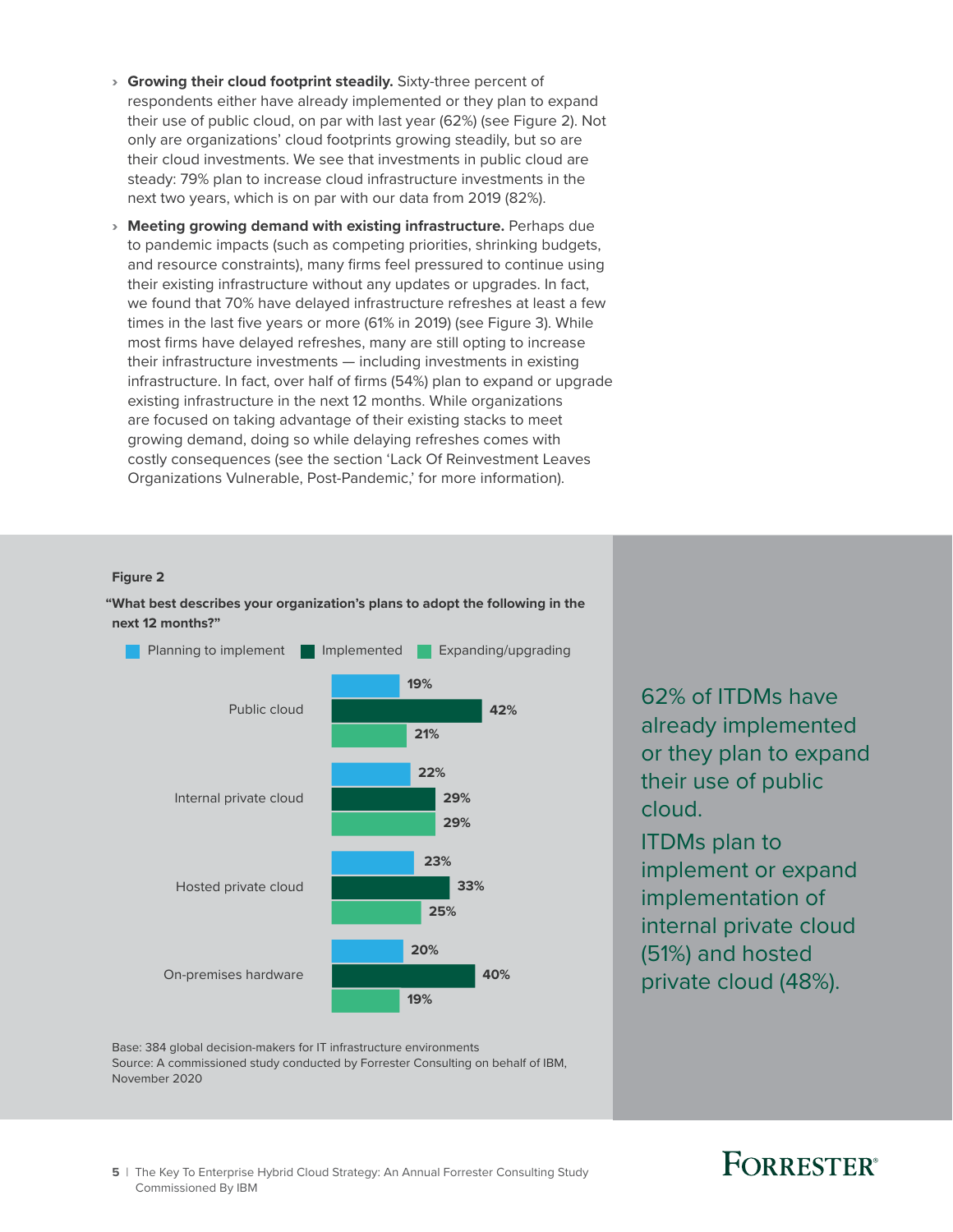› **Increasing non-cloud infrastructure investments.** Despite these refresh delays, most firms are maintaining a steady increase in onpremises infrastructure. Three in four (75%) ITDMs plan to increase their infrastructure investment in the next two years. Most ITDMs have either already implemented new infrastructure, or they plan to update existing infrastructure or purchase new infrastructure in the next 12 months. Over six in 10 ITDMs are either currently implementing or they plan to invest in updating existing infrastructure (61%). In addition, most surveyed ITDMs are also updating management practices (63%) and/or purchasing new infrastructure technologies (59%) (see Figure 3).

#### **Figure 3**

### **Firms are dealing with delayed infrastructure refreshes and growing demands on existing infrastructure …**



**"How often has your organization delayed a refresh of infrastructure in the last five years?"\***



**54%** will prioritize providing for growing demands on existing infrastructure in the next year.

**… yet they are increasing spend and continue investing in infrastructure outside of public cloud.**



Base: 384 global decision-makers for IT infrastructure environments Source: A commissioned study conducted by Forrester Consulting on behalf of IBM, November 2020 \*Base: 345 global decision makers for IT infrastructure environments \*Source: A commissioned study conducted by Forrester Consulting on behalf of IBM, September 2019 Note: Percentages do not total 100 because of rounding.

## **FORRESTER**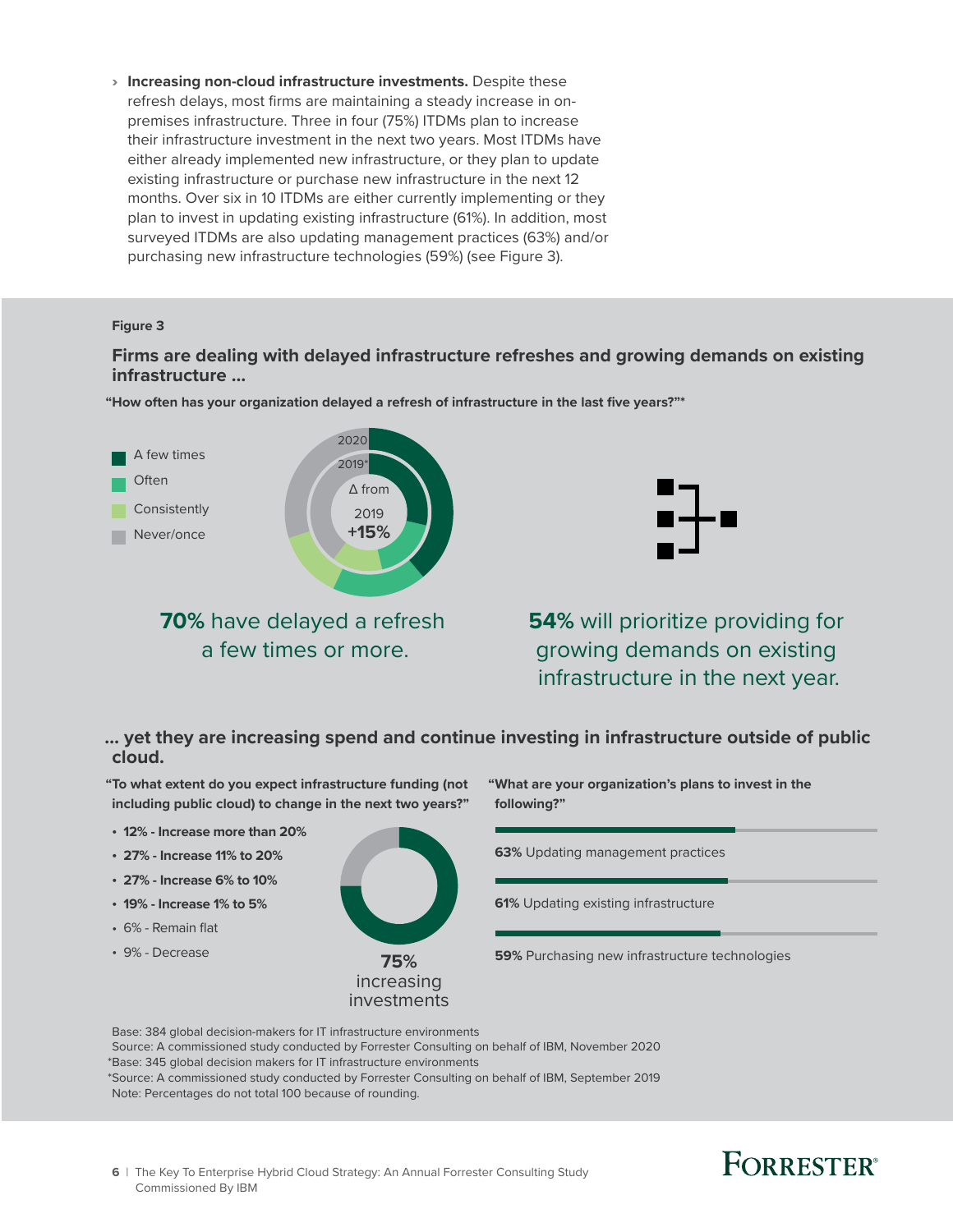## <span id="page-6-0"></span>Lack Of Reinvestment Leaves Organizations Vulnerable, Post-Pandemic

With increasing demand and changing workloads expected in a postpandemic world, 84% of ITDMs anticipate greater data-sensitive workloads (e.g., AI, machine learning). The survey respondents report that they rely on on-premises infrastructure to ensure security and prioritize compliance adherence (85%) (see Figure 4). However, while firms continue to prioritize security and compliance in their investments, many still delay infrastructure refreshes to their detriment. Though many budgets were likely slashed and unexpectedly shifted in this past year, our survey finds that it comes at a cost. Firms that don't take a holistic view of their infrastructure strategy leave themselves vulnerable to (see Figure 5):

- › **Security vulnerabilities.** When organizations prioritize other IT initiatives over infrastructure refreshes, they leave themselves exposed to security risks. Our survey findings reveal that 50% of ITDMs found security vulnerabilities following a delayed refresh. In 2020, security vulnerabilities have maintained their place as the highest ranked repercussion, and compared to our data from 2019, that number has increased (50% vs. 44%, respectively).
- › **Higher costs.** Interestingly, the survey found that delaying infrastructure refreshes also led to higher costs for the business. Nearly four in 10 (38%) surveyed ITDMs found higher costs as a result of not keeping up with on-premises updates and upgrades. And 44% found higher costs to be a repercussion they faced following a refresh delay. Higher costs went from the seventh ranked repercussion in 2019 to being the second-highest ranked in just one year.
- › **Compatibility restrictions.** Similar to 2019, compatibility and integration restrictions continue to land on top of the list of negative repercussions following refresh delays. Thirty-nine percent of surveyed ITDMs ranked restrictions for compatible apps, software, services, and integration as a repercussion of not keeping up with infrastructure refreshes, tied for third overall.
- › **Diminished performance.** Among all ITDMs, diminished performance following a refresh delay (36%) is tied for third, and it is on par with 2019's data (38%). In fact, throughout this study we found an increased value on performance, i.e., meeting infrastructure service levels like availability, uptime, and response time, when it comes to making infrastructure strategy decisions. This was especially true among nonexecutive ITDMs.<sup>2</sup>

#### **Figure 4**

#### **Firms Anticipate Greater Focus On Security And Compliance**



Agree/strongly agree that they will increasingly prioritize adherence to compliance and regulations in our investment decision.



Agree/strongly agree they will see an increase in data-sensitive workloads and applications.

Base: 384 global decision-makers for IT infrastructure environments Source: A commissioned study conducted by Forrester Consulting on behalf of IBM, November 2020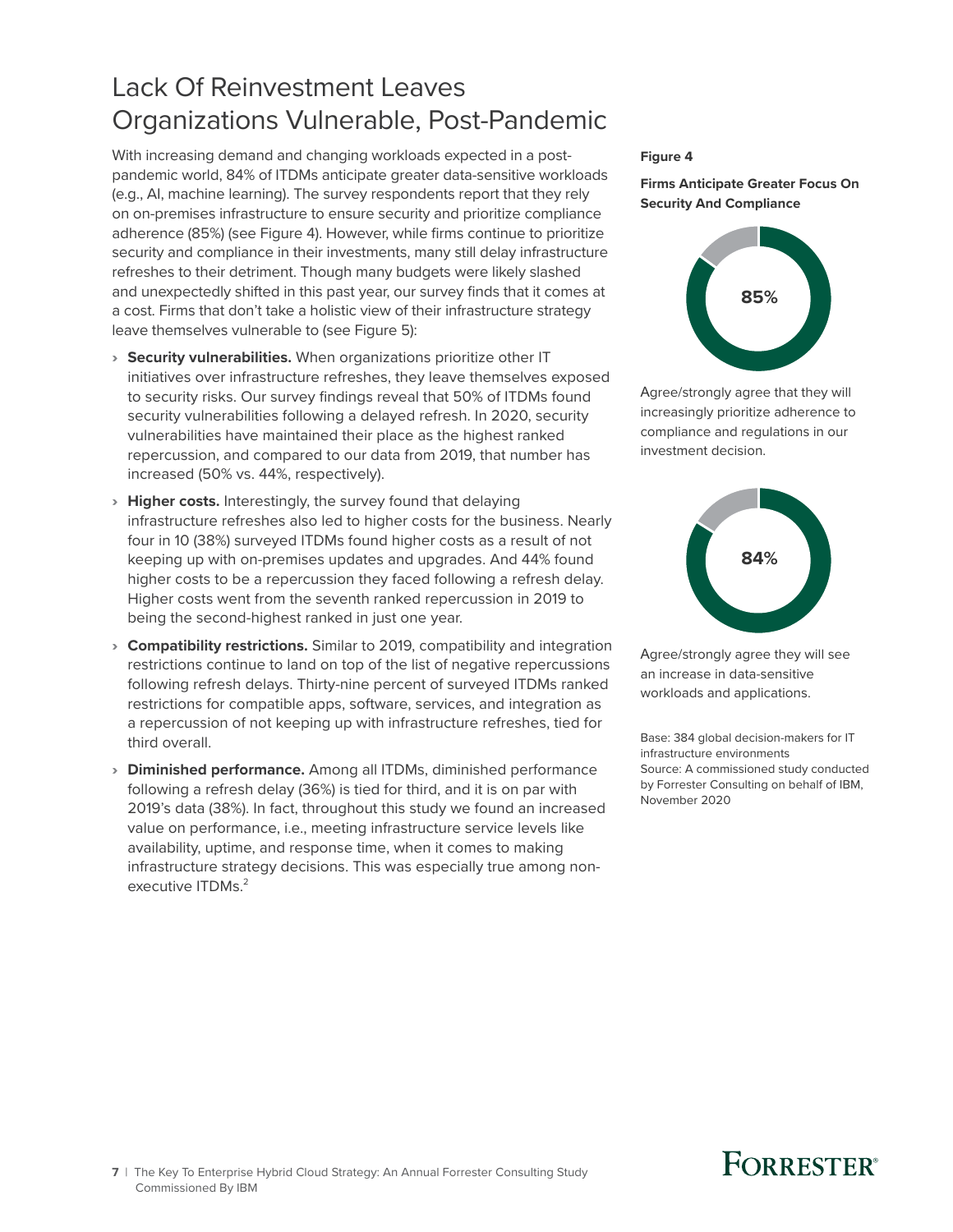#### **Figure 5**

#### **"What repercussions has your organization faced after a delay in infrastructure refresh?"**

(Showing top 10 reasons, ranked 1 to 5 by respondents)



Base: 320 global decision-makers for strategy and execution of IT infrastructure environments who have delayed a refresh of on-premises/non-cloud or private cloud infrastructure in the last five years

Source: A commissioned study conducted by Forrester Consulting on behalf of IBM, November 2020

\*Base: 280 global decision-makers for IT infrastructure environments who have delayed a refresh a refresh of on-premises/non-cloud or private cloud infrastructure in the last five years

\*Source: A commissioned study conducted by Forrester Consulting on behalf of IBM, September 2019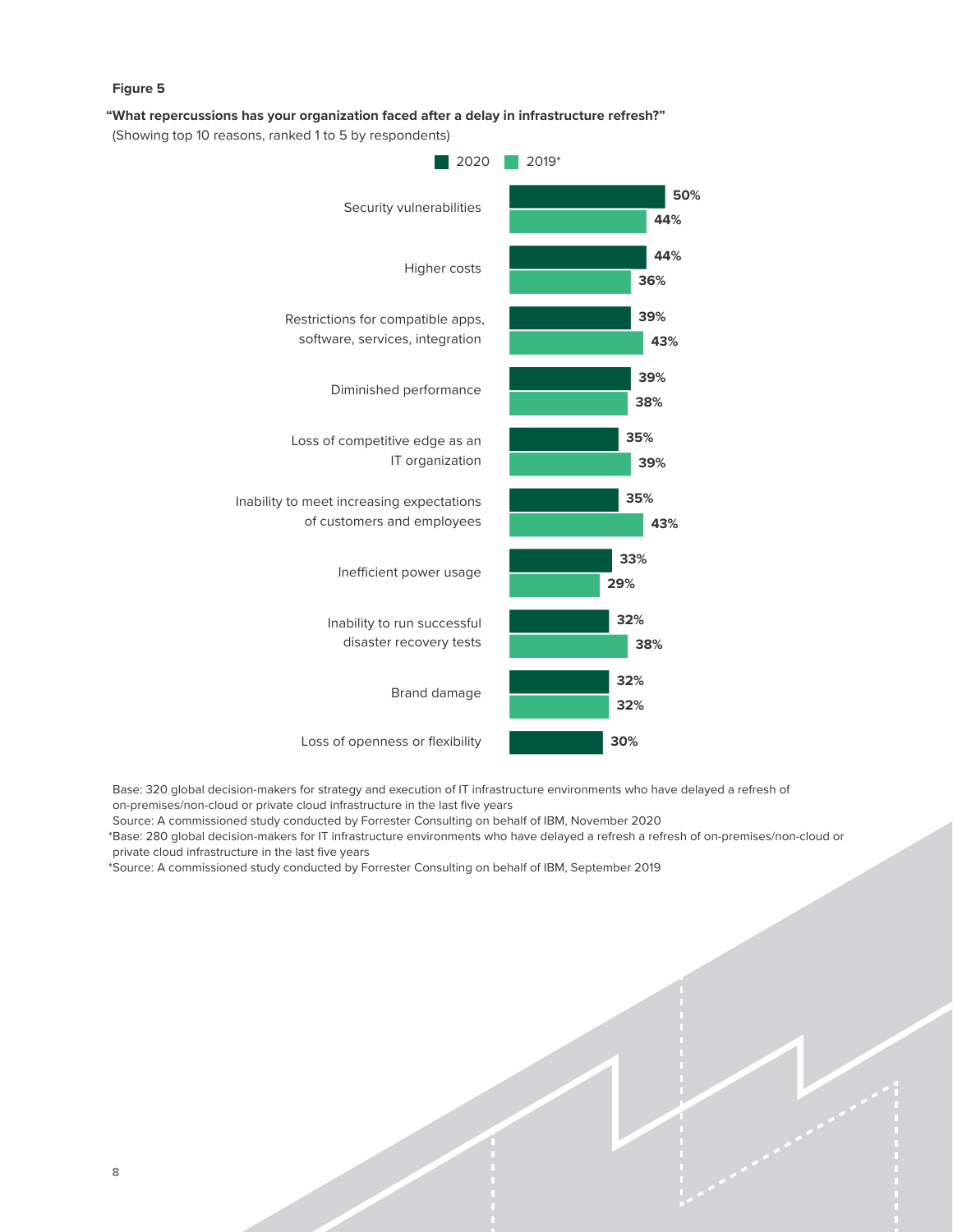### <span id="page-8-0"></span>A Hybrid Cloud Strategy For Today And Tomorrow: With Open Source Powering Flexibility While Enhancing Security And **Resiliency**

Organizations leverage both cloud and on-premises infrastructure to meet their unique needs during uncertain times. ITDMs resoundingly agree that on-premises infrastructure is a critical part of their hybrid cloud strategy, and they believe that a hybrid cloud strategy is best suited for their organization (see Figure 6). Our survey revealed a few key benefits that on-premises infrastructure, which combined with a holistic hybrid cloud, can deliver (see Figure 7):

- › **Openness leads to flexibility, efficiency, and scalability.** Onpremises infrastructure is key to a holistic strategy, and a hybrid cloud environment delivers on the openness and flexibility that is needed for today and tomorrow. This marriage of open source and hybrid cloud technologies unlocks valuable benefits. Open source is the key to a more flexible hybrid cloud strategy (89%). And 83% of ITDMs agree that a hybrid cloud IT infrastructure leverages open source for greater efficiency and scalability in the future. Nine in 10 surveyed ITDMs (89%) believe that a hybrid cloud environment is able to easily and securely store and move data and workloads.
- › **Greater performance/resiliency.** Firms leverage on-premises infrastructure for greater performance and productivity across data-sensitive and mission-critical application deployments. Faster productivity, improved application and infrastructure performance, accelerated workload performance, and greater assurance of compliance are the top ranked reasons why organizations leverage onpremises resources. We see a shift from 2019, where greater assurance for compliance was ranked first. This is not surprising. Compliance and adherence to requirements are still priorities. However, given the pandemic's impacts on the future of work, firms are hyper-focused on short- and long-term productivity and performance gains from using onpremises infrastructure for select workloads.
- › **Solutions for data residency and security challenges.** And finally, many organizations also rely on on-premises infrastructure because it addresses concerns that the public cloud does not on its own. According to respondents, the failure to meet security needs is the top reason for maintaining infrastructure outside of a public cloud platform. Data residency (56%) is the top ranked reason why organizations maintain infrastructure outside of the public cloud, far outpacing the previous year's data (39%). Along with data residency, security is a top concern for organizations. The survey found that 46% of ITDMs believe the public cloud does not meet its security needs, and this is up from the 2019 data (40%). Among all ITDMs, security is the single most important consideration when making an infrastructure purchase decision (75%). Ensuring that security is non-negotiable for organizations underpins how on-premises infrastructure is foundational to a hybrid-cloud strategy.

**Figure 6**



**85%** agree that on-premises infrastructure is a critical part of their firms' hybrid cloud strategies.

Base: 384 global decision-makers for IT infrastructure environments Source: A commissioned study conducted by Forrester Consulting on behalf of IBM, November 2020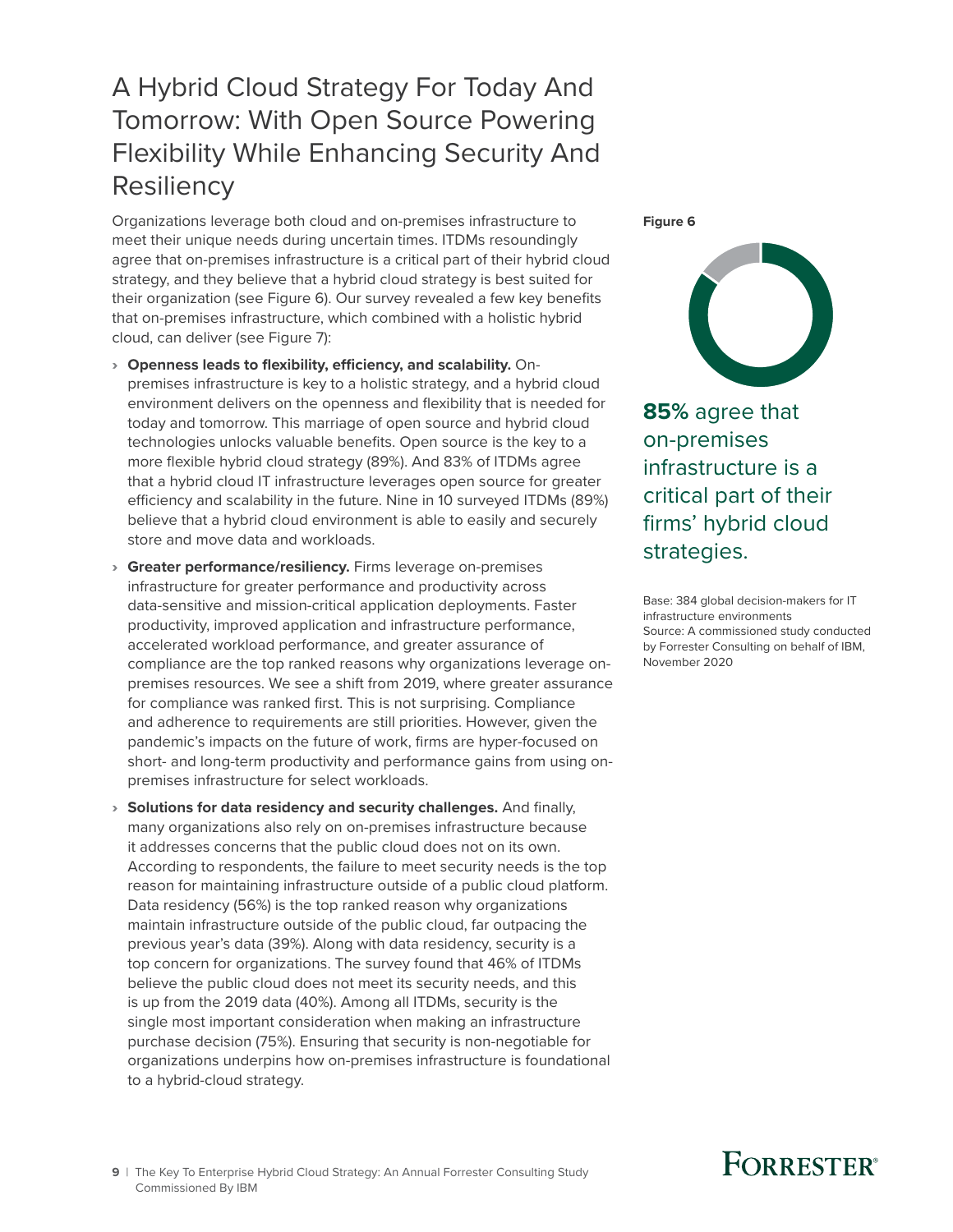Organizations mix and match their technology platforms to best meet their business needs, keeping on-premises infrastructure to maintain security and to meet other requirements. As organizations continue to diversify their infrastructure platform investments, including an increased public cloud footprint, continued investment in on-premises infrastructure will remain critical to ensuring appropriate security and performance requirements.

#### **Figure 7**

**Hybrid-Cloud Environments Deliver On Openness And Flexibility** (Showing agree/strongly agree)

**89%**

Open source allows for a more open and flexible hybrid cloud strategy.

### **83%**

A hybrid cloud IT infrastructure leverages open source for greater efficiency and scalability in the future.

**"Which of the following reflects why your organization maintains infrastructure outside of a public cloud platform?"**  (Showing top three, ranked 1 to 5 by respondents)†



**Firms Leverage On-Premises Infrastructure For Greater Performance And Productivity Across Workload Types.‡**



Base: 384 global decision-makers for strategy and execution of IT infrastructure environments Source: A commissioned study conducted by Forrester Consulting on behalf of IBM, November 2020 \*Base: 350 global decision makers for IT infrastructure environments

Source: A commissioned study conducted by Forrester Consulting on behalf of IBM, September 2019 †Base: 294 global decision-makers using or expanding hosted private cloud or internal private cloud Source: A commissioned study conducted by Forrester Consulting on behalf of IBM, November 2020 ‡Base: 303 global IT decision makers currently using internal private cloud environments

Source: A commissioned study conducted by Forrester Consulting on behalf of IBM, November 2020

## **FORRESTER**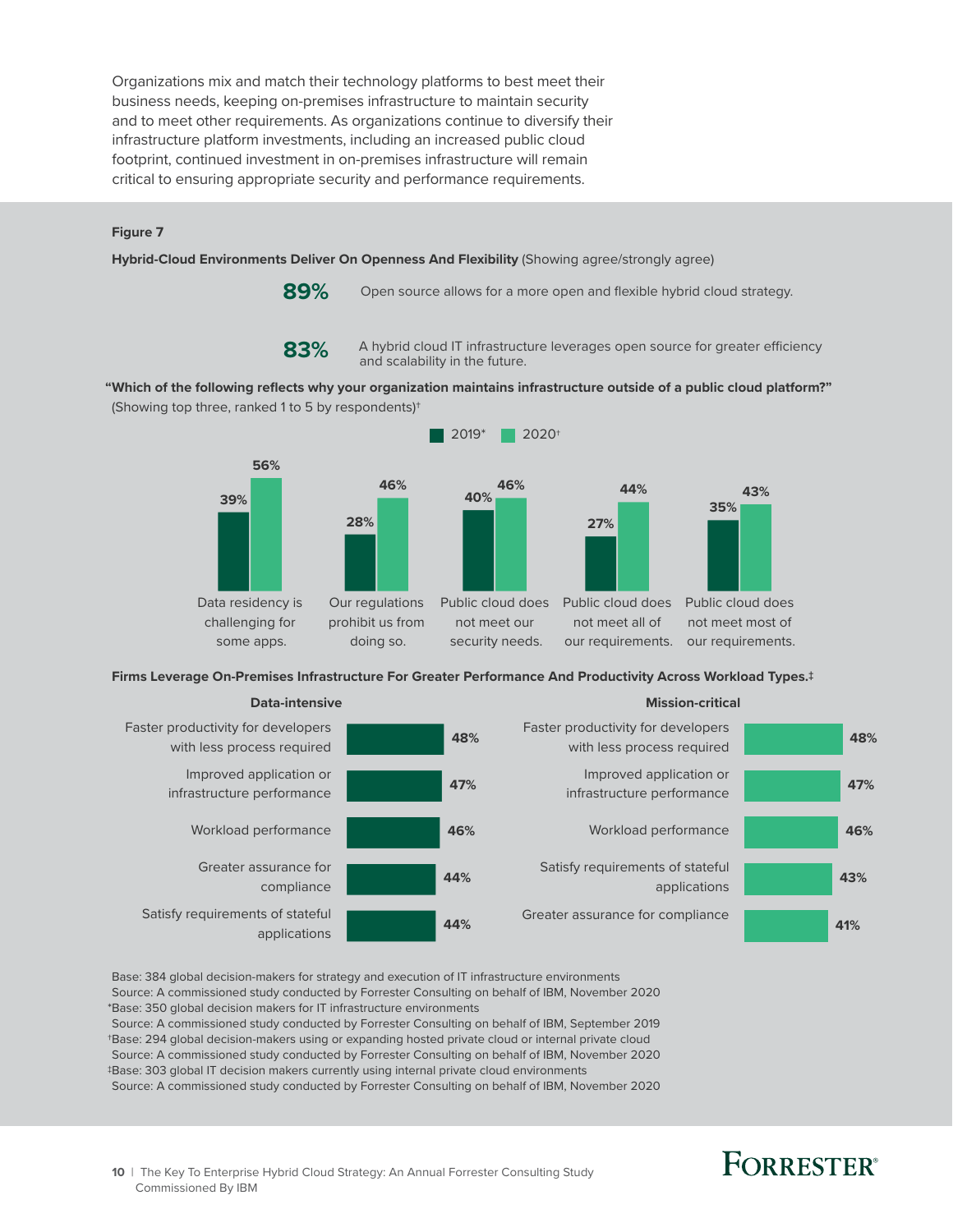# <span id="page-10-0"></span>**Key Recommendations**

Take a new look at your infrastructure strategy, in the context of what our surveyed ITDMs are saying. For most firms, traditional on-premises infrastructure is a critical part of their hybrid cloud strategy, addressing security and other requirements in a manner not met by public and private cloud. Forrester's in-depth survey of 384 enterprise IT decisionmakers about their hybrid cloud infrastructure strategies yielded several important recommendations:



**Make yours a hybrid cloud infrastructure strategy.** Each aspect of a hybrid cloud strategy is already in use by about three-fifths of the firms we surveyed. These firms have already implemented or are expanding/ upgrading their implementations of the four aspects of public cloud, internal private cloud, hosted private cloud, and/or on-premises hardware.



**Keep on-premises as part of the strategy for the foreseeable future.** Onpremises infrastructure should remain an active part of your hybrid cloud strategy. This continuation of commitment to traditional compute doesn't represent a failure to move forward. To the contrary, 85% of surveyed firms list on-premises as a critical part of their hybrid cloud strategy, recognizing that the modern, cloud-based infrastructure has yet to accommodate all workloads and performance environments. Look to on-premises to address specific needs around data residency, regulatory requirements, security, and specific infrastructure performance requirements.



#### **Manage the mix of public cloud, private cloud, and on-premises**

**as a whole.** There are many good reasons for each of the different infrastructure aspects of a hybrid cloud strategy — so manage your infrastructure needs as a portfolio of options, not a single compute environment. It would be an unusual company that meets all of their workload and performance needs through a single infrastructure architecture — so don't try to force your firm into that rare state.



**Keep up with on-premises infrastructure refreshes.** Too many firms assume that moving everything to the cloud is the best strategy making ongoing refreshes of on-premises infrastructure is something to be avoided. To the contrary, 83% of our survey respondents report delaying on-premises/non-cloud or private cloud infrastructure upgrades in the past five years with significant negative repercussions. These negative impacts include security vulnerabilities, higher costs, restrictions for compatible apps, and diminished performance.

## **FORRESTER®**

**11** | The Key To Enterprise Hybrid Cloud Strategy: An Annual Forrester Consulting Study Commissioned By IBM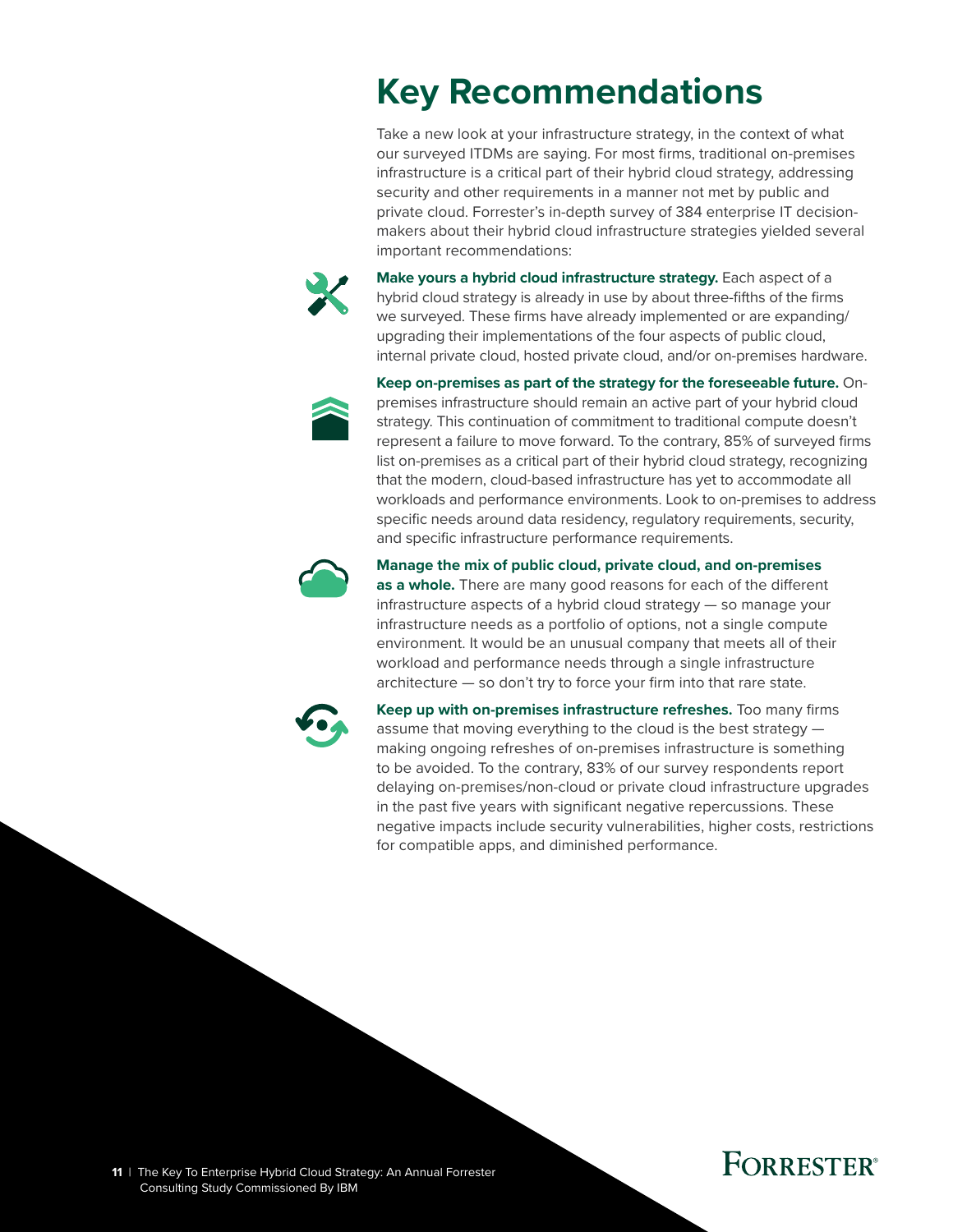## <span id="page-11-0"></span>Appendix A: Methodology

In this study, Forrester conducted an online survey of 384 global decision-makers for IT infrastructure environments to evaluate how organizations develop and implement their infrastructure strategies. Survey participants included IT decision-makers in infrastructure and operations, application management or maintenance, and/or software development. Questions provided to the participants asked about environments used for different workloads and infrastructure investments. Respondents were offered a small incentive as a thank you for time spent on the survey. The study began in October 2020 and was completed in November 2020.



### Appendix B: Demographics/Data

Base: 384 global decision-makers for IT infrastructure environments

Note: Percentages may not total 100 because of rounding.

Source: A commissioned study conducted by Forrester Consulting on behalf of IBM, November 2020

## **FORRESTER®**